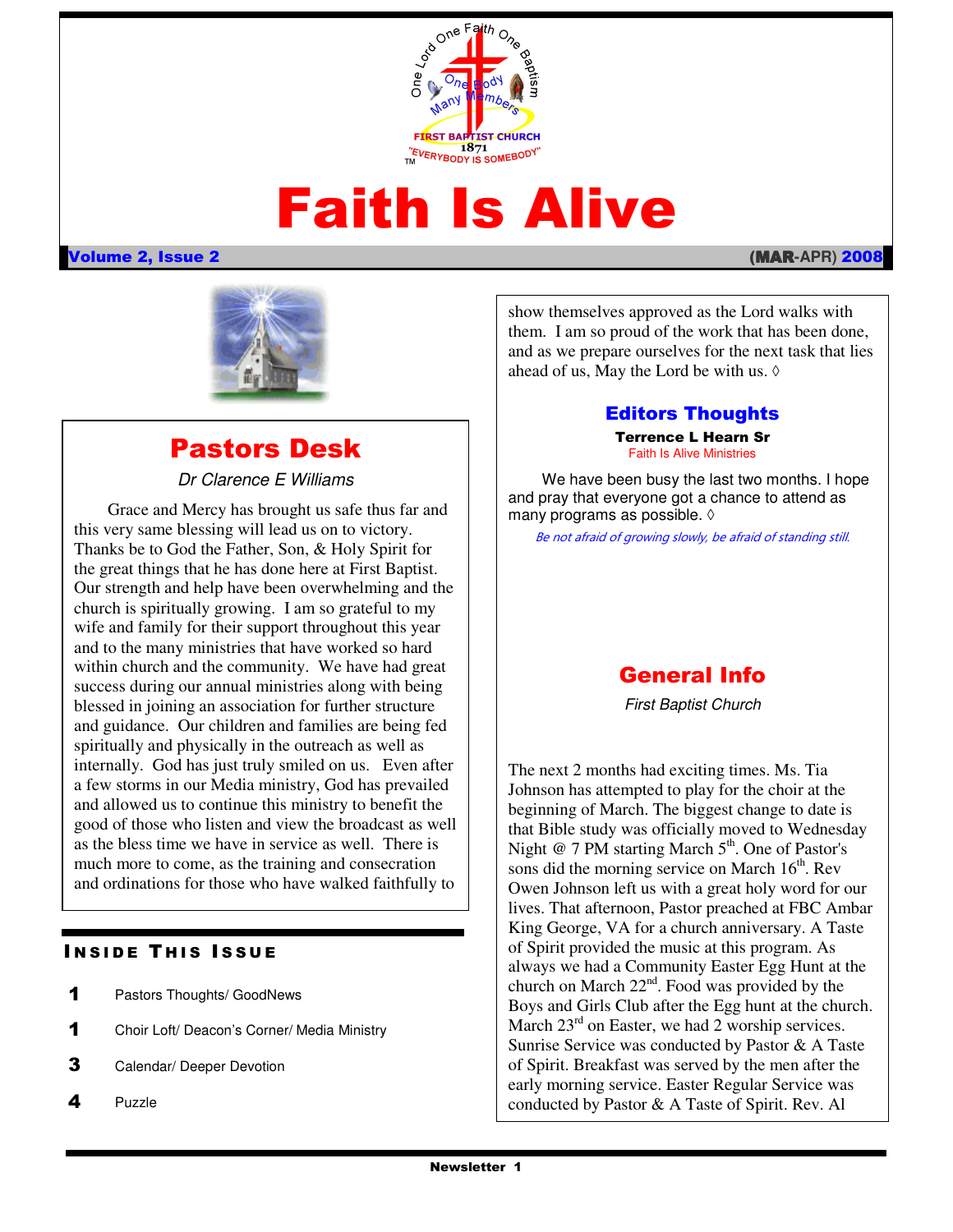Brandon returned back home since his accident New Years Early Morning. We celebrated Friends and Family Day on March 30th. We had several different visitors to come and visit to make this a special occasion. The NAACP had a Soul Food Dinner in Elkton, VA on April 5th. The men's group A Taste of Spirit provided the entertainment for this event. There was good food, fellowship and singing. Try to make it to next year's dinner. The pastor and choir travelled to Macedonia Flint Hill outside of Front Royal, VA for an Usher's Day Program on April  $6<sup>th</sup>$ . We had our  $2<sup>nd</sup>$ annual Church Meeting on April  $12<sup>th</sup>$ . We would like to see more members for the meetings as we conduct vital information that can't be given out during regular service. The church has to be about its business at all times. We discuss things hear in order to do things in our local community and to serve others. Our regular Bible study was cancelled due to Revival being held for the week.  $\bullet$ 

### Choir Loft

Our choir "the Voices of Praise" sponsored a Gospel Explosion which featured "CHOSEN" of Harrisburg, PA. We were truly bless by these men of god as they sang joyfully and spiritually. The spirit was very high during this program. We need more programs like this to keep the spirit high within us. $\cdot$ 

### Deacon's Corner

Our biggest feat to come is to have our  $1<sup>st</sup>$  Tent Revival. A lot of people helped out in putting this together. Bro. Sudan Ellington secured Simms Educational Center Ball Field and Gym for our location. It was very important to Pastor that it stayed in the local community. The Revival was planned for April  $27<sup>th</sup>$  - April 30<sup>th</sup>. We held regular services during morning service at the church. To help start the Revival we had a cookout at Simms before the Revival started. The fellowship was a lot of fun while getting ready to raise the roof for God. Rev. Owen Johnson of New Heart New Spirit began our Tent Revival @ 3:30 with a well received message called "An Unshakable Kingdom.". Music was provided by A taste of Spirit and Newtown Singers form West Virginia. The sun was bright and we had a glorious time in the Lord that afternoon. Due to weather problems the Revival moved inside to the Gym on Monday Night. The Revival started @ 7 PM for the rest of the week. Rev. Anthony Jones St. Stephens Baptist Church of King George, VA blessed us with the "A Value in the God Kingdom". Tuesday night Rev. Harold Howard (Community

Baptist Church, Fairfax, VA) bless us with the Wal-Mart song and" Persecution of the Righteous". Closing out the revival was our own son Rev. Al Brandon with "Don't Miss Your Season". This was a very successful revival. We had a high time in the spirit and the testimonies sent us over the top. We can't wait until our next Tent revival to be held. The revival was well attended each night. So if you miss it you may get copies of the revival from our Media Ministry.

### Media Ministry

The media ministry has been trying to gain more access for the church on the local level. We already are on television and are looking into radio broadcast. The station we are looking at is WSVG in Mount Jackson, VA. We are trying to find ways to highlight the other ministries to the local community and area. The first initial meeting took place on April  $25<sup>th</sup>$ . We are now trying to send some information to send Oprah Winfrey about our TV Broadcast. This is in an effort to secure more sponsors for the TV Broadcast. We have lost Sam's Warehouse due to closing but gained another one its place (Hope Builders). We are trying to bless people through the TV Broadcast. The pastor has been receiving letters and phone calls about the Broadcast. This is always good to hear that we are help bringing more people to Christ through our ministry. We have had a letter or two read during morning announcements of some of the people watching. Please encourage this ministry as it is not always easy to produce the Broadcast in timely fashion sometimes to WAZT. A side note on this, WAZT has told the media ministry they have received a few calls about our program and how they enjoy the local programming they are providing.

### Women's Ministry

The very 1<sup>st</sup> Women's Seminar "A Virtuous Woman" was conducted by  $1^{st}$  Lady Rev. Linda Williams & Friends on March 29<sup>th</sup> from 11AM- 1PM. This was a very enjoyable program for the local women in the area. They plan to invite different people from all walks of life to talk about different subjects for women concerns. It went so well that they decided to have these seminars monthly. Watch and be available for these seminars as they come forward.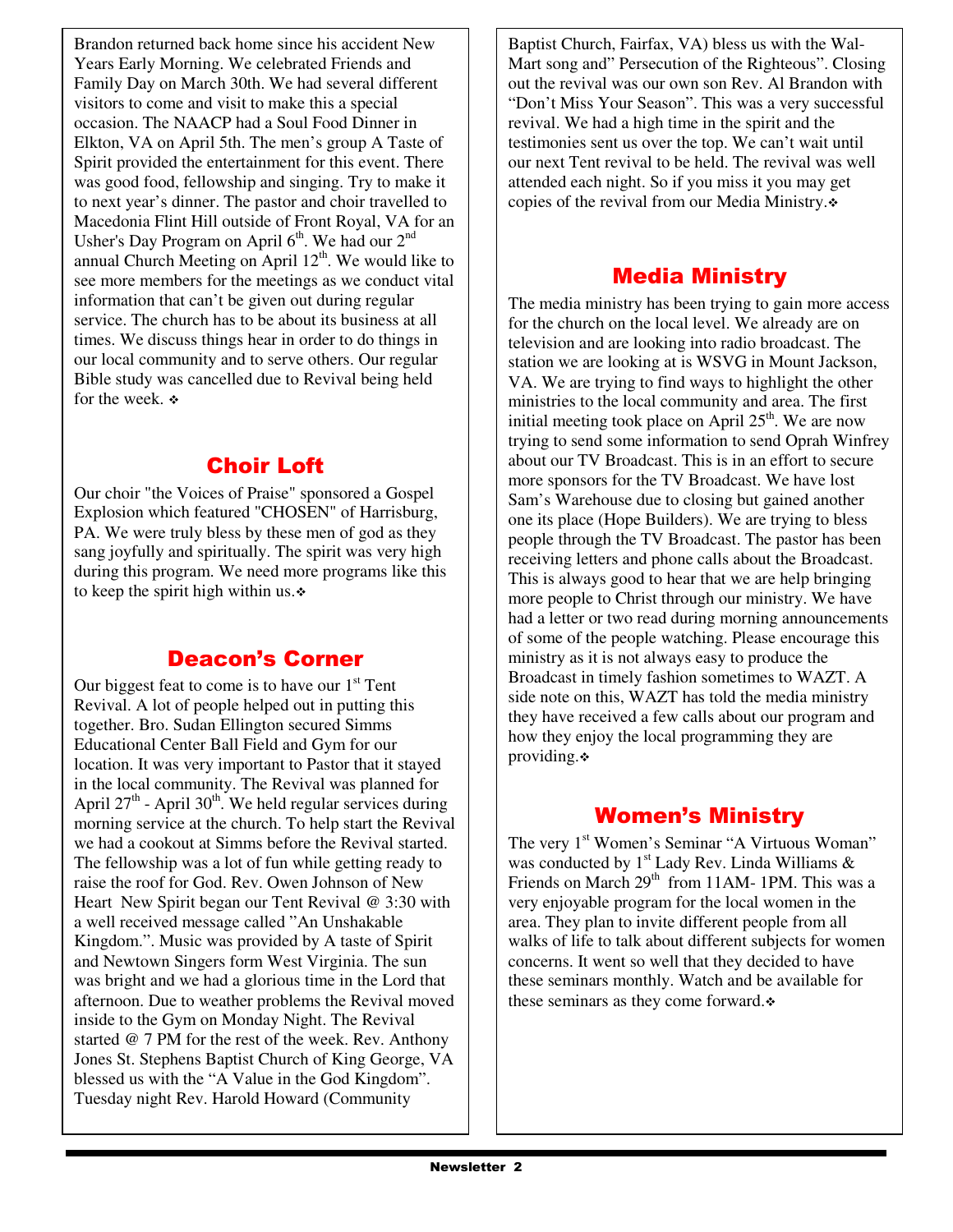#### **CALENDAR OF EVENTS**

#### \*\*\*\*\*\*\*\*\*\*\*

PLACE **FIRST BAPTIST** TIME **MAY 11 2008**  Mother's Day

#### \*\*\*\*\*\*\*\*\*\*\*

PLACE **FIRST BAPTIST** TIME **MAY 25 2008 3 PM** Men's Day. Dr. Pierre German speaking.

#### \*\*\*\*\*\*\*\*\*\*\*

PLACE **FIRST BAPTIST** TIME **JUNE 15 2008** Father's Day.

#### \*\*\*\*\*\*\*\*\*\*\*

PLACE **FIRST BAPTIST** TIME **JUNE 17-19 2008 9 AM - 4 PM** Kid's Café Registration.

#### \*\*\*\*\*\*\*\*\*\*\*

PLACE **FIRST BAPTIST** TIME **JUNE 22 2008 6 - 8 PM** Ice Cream Social for Northeast Community VBS Registration.

#### \*\*\*\*\*\*\*\*\*\*\*

PLACE **FIRST BAPTIST** TIME **JUNE 23-27 2008 6 – 8:30 PM** VBS @ Simms Educational Center.

#### \*\*\*\*\*\*\*\*\*\*\*

PLACE **FIRST BAPTIST** TIME **JUNE 27 2008 7 PM** Pastor speaking @ Mt. Salem Baptist Church Staunton, VA.

\*\*\*\*\*\*\*\*\*\*\*

PLACE **FIRST BAPTIST** TIME **JUNE 28 2008**  VIRTUOUS WOMEN'S SEMINAR CANCELLED \*\*\*\*\*\*\*\*\*\*\*

PLACE **FIRST BAPTIST** TIME **JUNE 28 2008 3:30 PM** 2<sup>nd</sup> Annual 100 Women in White. Rev. Belle Thomas speaking.

\*\*\*\*\*\*\*\*\*\*\*

PLACE **FIRST BAPTIST** TIME **JUNE 29 2008 3 PM** Deacon's Ordination. Dr. C.E. Williams Officiating.



#### Psalm 23:2

He makes me lie down in green pastures, He leads me beside quiet waters,

Life is just tough! Each day you face things that are stressful, challenging, tempting, painful, and trying to your faith. Unless you live in a dark room with no contact with the outside world, there is no way to avoid the challenges of life. But there is a way to deal with them, and that is through your relationship with Jesus Christ.

If you had been alive when David wrote Psalm 23, you would immediately understand what it was he was talking about, for everyone knew shepherds and what they did. One thing a shepherd has to be on the lookout for is fast moving water. Sheep get so excited about a refreshing drink they can easily end up falling in. When this happens, their wool gets soaked and they quickly drown. It is the shepherds job to make sure that the streams their flock drinks from is slow moving and shallow.

David is testifying to God being our shepherd. Even though there are dangers associated with sheep getting a drink, there is no way to avoid the need for water. Just as there are dangers and struggles we will face in everyday life, God, like the shepherd, watches over us, steering us clear of those dangers and preparing to catch us when things go wrong.

Sheep have a great trust in their shepherd. They can tell his voice and they know he can be trusted. In a former church I had a youth whose family raised sheep, and when I would walk in the pen they would run from me. When he walked in, they came right up to him. That trusting relationship was one built over time and through experiences.

Our relationship with God is strengthened when we face struggles in life and when we learn to lean on Him.

© 2002-2006. Deeper Devotion Student Ministries. All rights reserved.